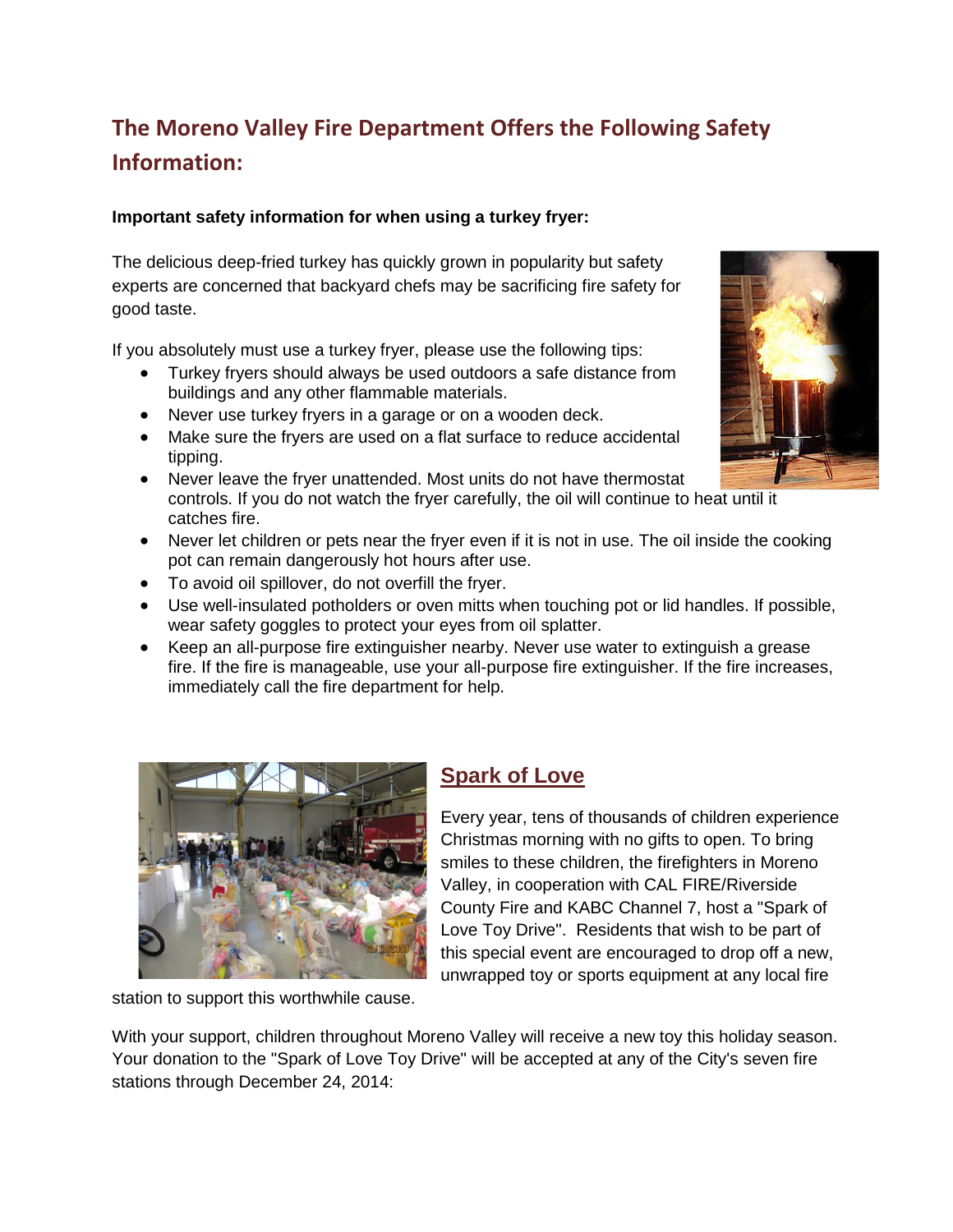Fire Station #2 Fire Station #65<br>24935 Hemlock Avenue 15111 Indian Avenue 24935 Hemlock Avenue

Fire Station #6 Fire Station #91 22250 Eucalyptus Avenue 16110 Lasselle Street

Fire Station #48 Fire Station #99

Fire Station #58 28040 Eucalyptus Avenue

10511 Village Road 13400 Morrison Street

For eligibility requirements to receive toys for a child in need, please contact the Moreno Valley Community Assistance Program at 951-485-7792. For any other questions regarding the "Spark of Love Toy Drive" call 951-486-6780.

# **The Office Of Emergency Management Offers The Following**

## **Information:**

Evacuations are more common than many people realize. Fires, floods and many other types of emergencies cause evacuations most frequently across the U.S. Additionally, several times a year, transportation and industrial accidents release harmful substances, forcing many people to leave their homes.

When community evacuations become necessary local officials provide information to the public through the media. In some circumstances, other warning methods, such as sirens, text alerts, emails or telephone calls are used.



Evacuation orders may come with little or no warning. Even so, you can use the tips below to prepare for the possibility of evacuating as part of your personal preparedness efforts at home and work.

- IDENTIFY possible places to reunite with family members after the event as part of your emergency plans.
- MAKE plans for children, seniors and others with special needs. CHECK with your schools, work place and other sites about their evacuation plans.
- SECURE the building if possible. TURN OFF utilities only if instructed to do so by local officials.
- LISTEN to the radio or watch TV for information from local officials. FOLLOW their instructions.
- REMAIN calm.
- USE the phone ONLY to report life-threatening emergencies.
- RETRIEVE emergency supplies and evacuation kits if possible. Be sure to include medications.
- ASSEMBLE enough food, drinking water, medicines, and other supplies to last at least three days in an emergency kit or backpack that is easy to transport.
- REPORT to the evacuation site, using recommended routes given by local officials